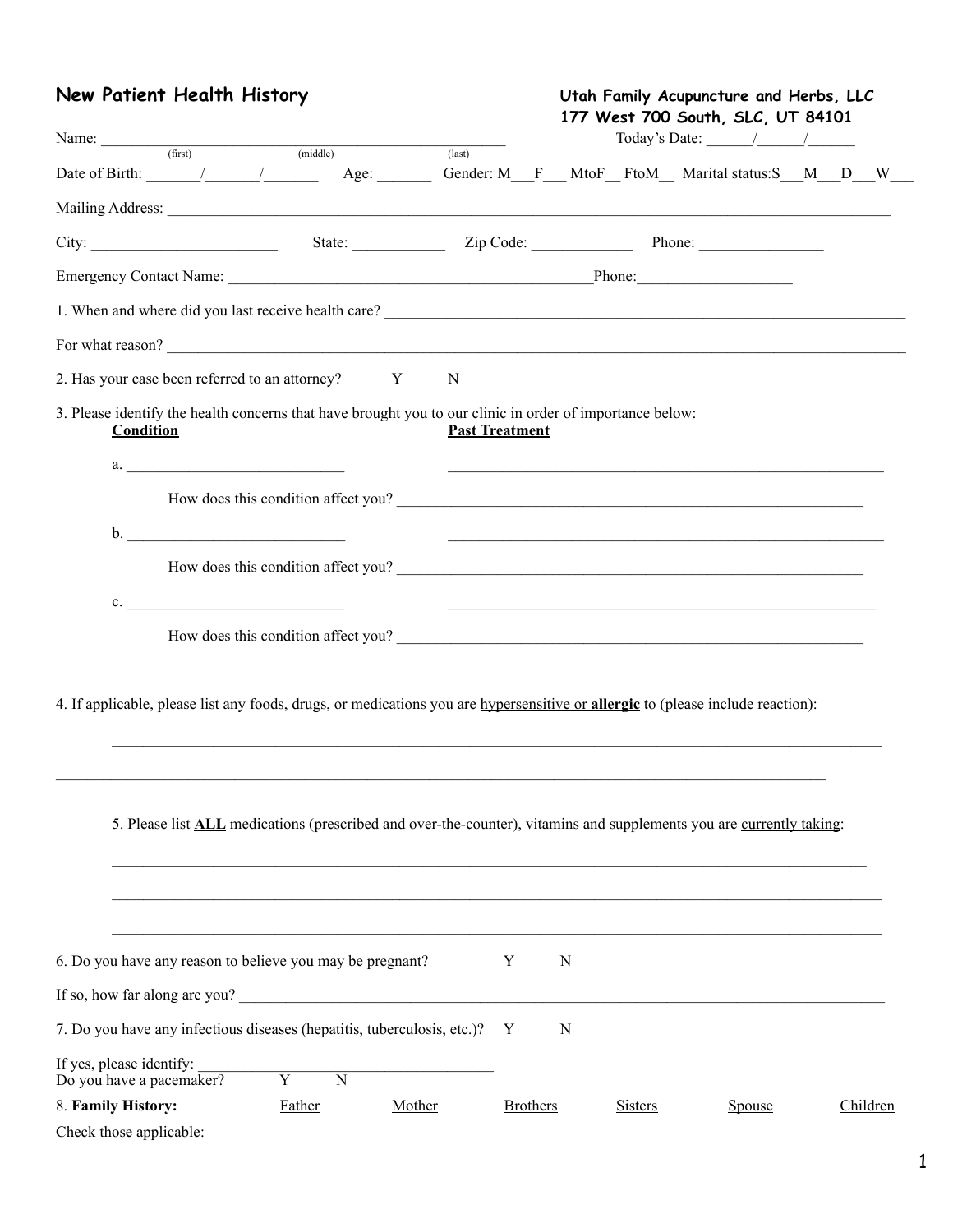| Health (G=Good, P=Poor)                                                                                                      |                                                                                                                                                                                                                                      |                          |                    |         |                                                                                                                      |             |
|------------------------------------------------------------------------------------------------------------------------------|--------------------------------------------------------------------------------------------------------------------------------------------------------------------------------------------------------------------------------------|--------------------------|--------------------|---------|----------------------------------------------------------------------------------------------------------------------|-------------|
| Cancer                                                                                                                       |                                                                                                                                                                                                                                      |                          |                    |         |                                                                                                                      |             |
| Diabetes                                                                                                                     |                                                                                                                                                                                                                                      |                          |                    |         |                                                                                                                      |             |
| <b>Heart Disease</b>                                                                                                         |                                                                                                                                                                                                                                      |                          |                    |         |                                                                                                                      |             |
| <b>High Blood Pressure</b>                                                                                                   |                                                                                                                                                                                                                                      |                          |                    |         |                                                                                                                      |             |
| <b>Stroke</b>                                                                                                                |                                                                                                                                                                                                                                      |                          |                    |         |                                                                                                                      |             |
| <b>Mental Illness</b>                                                                                                        |                                                                                                                                                                                                                                      |                          |                    |         |                                                                                                                      |             |
| Asthma/Hay fever/Hives                                                                                                       |                                                                                                                                                                                                                                      |                          |                    |         |                                                                                                                      |             |
| Kidney Disease                                                                                                               |                                                                                                                                                                                                                                      |                          |                    |         |                                                                                                                      |             |
| Age (at death)                                                                                                               |                                                                                                                                                                                                                                      |                          |                    |         |                                                                                                                      |             |
| Cause of Death                                                                                                               |                                                                                                                                                                                                                                      |                          |                    |         |                                                                                                                      |             |
|                                                                                                                              |                                                                                                                                                                                                                                      | Your Weight: ___________ |                    |         |                                                                                                                      |             |
|                                                                                                                              |                                                                                                                                                                                                                                      |                          |                    |         |                                                                                                                      |             |
| 11. Childhood Illness (please circle any that you have had):                                                                 |                                                                                                                                                                                                                                      |                          |                    |         |                                                                                                                      |             |
| <b>Scarlet Fever</b>                                                                                                         | Diphtheria                                                                                                                                                                                                                           | Rheumatic Fever          | Mumps              | Measles | German Measles                                                                                                       | Chicken Pox |
| 12. Vaccinations: Have you recently had any vaccinations? Please write the name(s) and date(s) below:                        |                                                                                                                                                                                                                                      |                          |                    |         |                                                                                                                      |             |
| 13. Hospitalizations and Surgeries:<br>Reason                                                                                |                                                                                                                                                                                                                                      |                          | When               |         |                                                                                                                      |             |
| 14. X-Rays/CAT Scans/MRI's/NMR's/Special Studies:                                                                            |                                                                                                                                                                                                                                      |                          |                    |         |                                                                                                                      |             |
| Reason                                                                                                                       | <u> 1989 - Johann John Stone, mars eta bainar eta mondo eta erroman erroman erroman erroman erroman erroman erroman erroman erroman erroman erroman erroman erroman erroman erroman erroman erroman erroman erroman erroman erro</u> |                          | When               |         | the control of the control of the control of the control of the control of the control of                            |             |
| 15. Emotional (please circle any that you experience now and underline any that you have experienced in the past):           | <u> 1989 - Johann John Barn, mars an deus Amerikaansk kommunister (</u>                                                                                                                                                              |                          |                    |         | <u> 1989 - Johann John Stone, mars eta bainar eta mondo eta erromana eta mondo eta erromana eta erromana eta err</u> |             |
| Mood Swings                                                                                                                  | Nervousness                                                                                                                                                                                                                          |                          | Mental Tension     |         |                                                                                                                      |             |
| 16. Energy and Immunity (please circle any that you experience now and underline any that you have experienced in the past): |                                                                                                                                                                                                                                      |                          |                    |         |                                                                                                                      |             |
| Fatigue                                                                                                                      | Slow Wound Healing                                                                                                                                                                                                                   |                          | Chronic Infections |         | Chronic Fatigue Syndrome                                                                                             |             |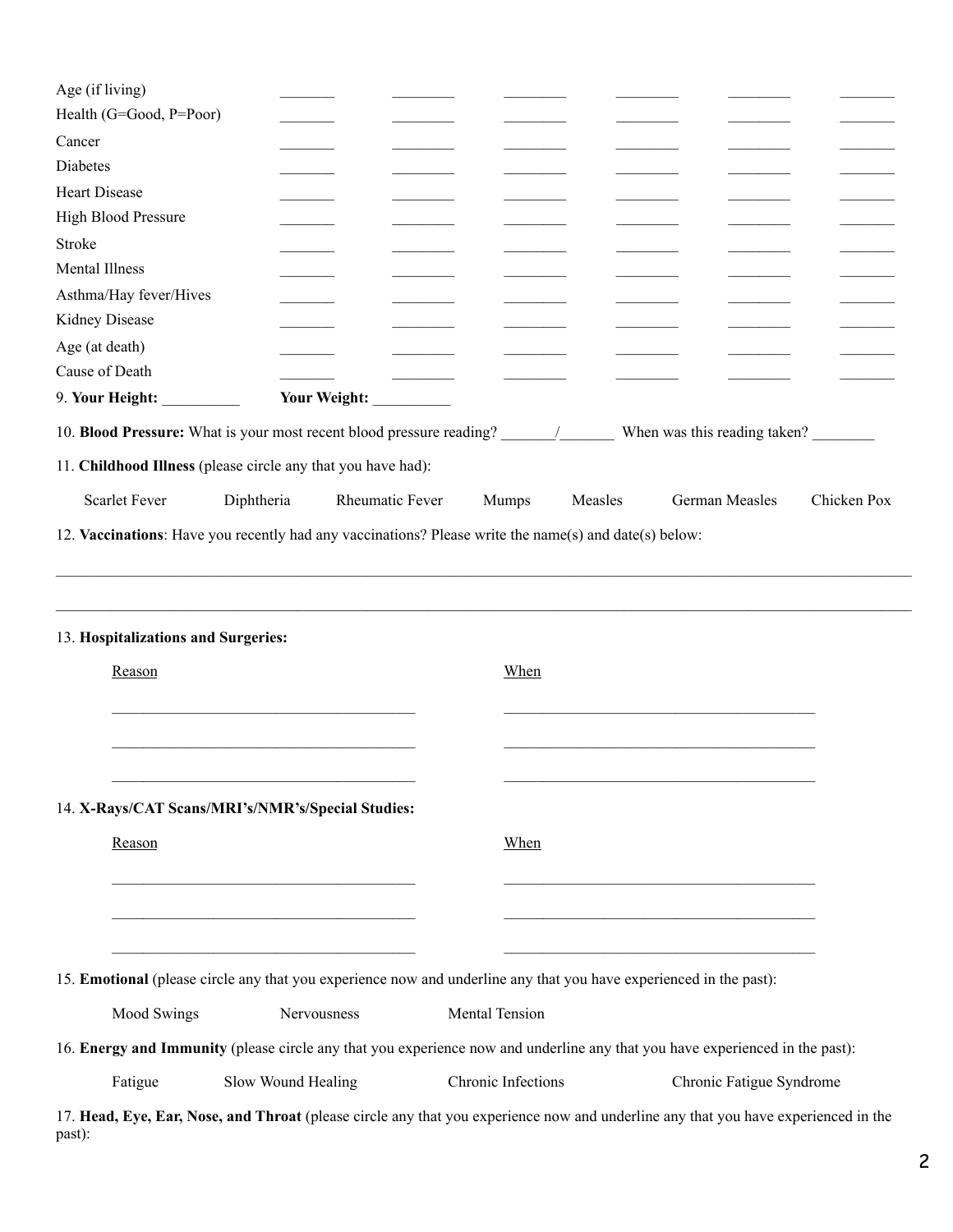| <b>Impaired Vision</b>                                                                                                               |  | Eye Pain/Strain                                                    |                      | Glaucoma                       |          |                          | Glasses/Contacts |                                | Tearing/Dryness  |                      |
|--------------------------------------------------------------------------------------------------------------------------------------|--|--------------------------------------------------------------------|----------------------|--------------------------------|----------|--------------------------|------------------|--------------------------------|------------------|----------------------|
| <b>Impaired Hearing</b>                                                                                                              |  | Ear Ringing                                                        |                      | Earaches                       |          | Headaches                |                  |                                | Sinus Problems   |                      |
| Nose Bleeds                                                                                                                          |  | Frequent Sore Throats                                              |                      | Teeth Grinding                 |          |                          | TMJ/Jaw Problems |                                | Hay Fever        |                      |
| 18. Respiratory (please circle any that you experience now and underline any that you have experienced in the past):                 |  |                                                                    |                      |                                |          |                          |                  |                                |                  |                      |
| Pneumonia                                                                                                                            |  | Frequent Common Colds                                              |                      |                                |          | Difficulty Breathing     |                  |                                | Emphysema        |                      |
| Persistent Cough                                                                                                                     |  | Pleurisy                                                           |                      |                                | Asthma   |                          |                  |                                | Tuberculosis     |                      |
| Shortness of Breath                                                                                                                  |  | Other Respiratory Problems: 2008. [2016] The Respiratory Problems: |                      |                                |          |                          |                  |                                |                  |                      |
| 19. Cardiovascular (please circle any that you experience now and underline any that you have experienced in the past):              |  |                                                                    |                      |                                |          |                          |                  |                                |                  |                      |
| Heart Disease                                                                                                                        |  | Chest Pain                                                         |                      | <b>Swelling of Ankles</b>      |          |                          |                  | <b>High Blood Pressure</b>     |                  |                      |
| Palpitations/Fluttering                                                                                                              |  | Stroke                                                             | <b>Heart Murmurs</b> |                                |          |                          | Rheumatic Fever  |                                | Varicose Veins   |                      |
| 20. Gastrointestinal (please circle any that you experience now and underline any that you have experienced in the past):            |  |                                                                    |                      |                                |          |                          |                  |                                |                  |                      |
| Ulcers                                                                                                                               |  | Changes in Appetite                                                |                      | Nausea/Vomiting                |          | Epigastric Pain          |                  | Passing Gas                    |                  | Heartburn            |
| Belching                                                                                                                             |  | <b>Gall Bladder Disease</b>                                        | Liver Disease        |                                |          | Hepatitis B or C         |                  | Hemorrhoids                    |                  | Abdominal Pain       |
| 21. Genito-Urinary Tract (please circle any that you experience now and underline any that you have experienced in the past):        |  |                                                                    |                      |                                |          |                          |                  |                                |                  |                      |
| Kidney Disease                                                                                                                       |  | Painful Urination                                                  |                      | Frequent UTI                   |          |                          |                  | Frequent Urination             |                  | Heavy Flow           |
| Kidney Stones                                                                                                                        |  | Impaired Urination                                                 |                      | Blood in Urine                 |          |                          |                  | Frequent Urination at Night    |                  |                      |
| 22. Female Reproductive/Breasts (please circle any that you experience now and underline any that you have experienced in the past): |  |                                                                    |                      |                                |          |                          |                  |                                |                  |                      |
| Irregular Cycles                                                                                                                     |  | <b>Breast Lumps/Tenderness</b>                                     |                      |                                |          | Nipple Discharge         |                  | Heavy Flow                     |                  |                      |
| Vaginal Discharge                                                                                                                    |  | Premenstrual Problems                                              |                      |                                | Clotting |                          |                  | <b>Bleeding Between Cycles</b> |                  |                      |
| Menopausal Symptoms                                                                                                                  |  | Difficulty Conceiving                                              |                      |                                |          | Painful Periods          |                  |                                |                  |                      |
| 23. Menstrual/Birthing History:                                                                                                      |  |                                                                    |                      |                                |          |                          |                  |                                |                  |                      |
| 1. Age of First Menses:                                                                                                              |  |                                                                    |                      | 4. Birth Control Type:         |          |                          |                  |                                |                  | $7.$ # of Abortions: |
| 2. # of Days of Menstrual flow: ________                                                                                             |  |                                                                    |                      |                                |          |                          |                  |                                |                  |                      |
| 3. Your period comes every _______ days                                                                                              |  |                                                                    |                      | $6.$ # of Miscarriages: $\_\_$ |          |                          |                  |                                |                  |                      |
| 24. Male Reproductive (please circle any that you experience now and underline any that you have experienced in the past):           |  |                                                                    |                      |                                |          |                          |                  |                                |                  |                      |
| <b>Sexual Difficulties</b>                                                                                                           |  | Prostrate Problems                                                 |                      |                                |          | Testicular Pain/Swelling |                  |                                | Penile Discharge |                      |
|                                                                                                                                      |  |                                                                    |                      |                                |          |                          |                  |                                |                  |                      |
| 25. Musculoskeletal (please circle any that you experience now and underline any that you have experienced in the past):             |  |                                                                    |                      |                                |          |                          |                  |                                |                  |                      |
| Neck/Shoulder Pain                                                                                                                   |  | Muscle Spasms/Cramps                                               |                      |                                | Arm Pain |                          |                  | <b>Upper Back Pain</b>         |                  | Mid Back Pain        |
| Low Back Pain<br>Leg Pain                                                                                                            |  |                                                                    |                      |                                |          |                          |                  |                                |                  |                      |

26. **Neurologic** (please circle any that you experience now and underline any that you have experienced in the past):